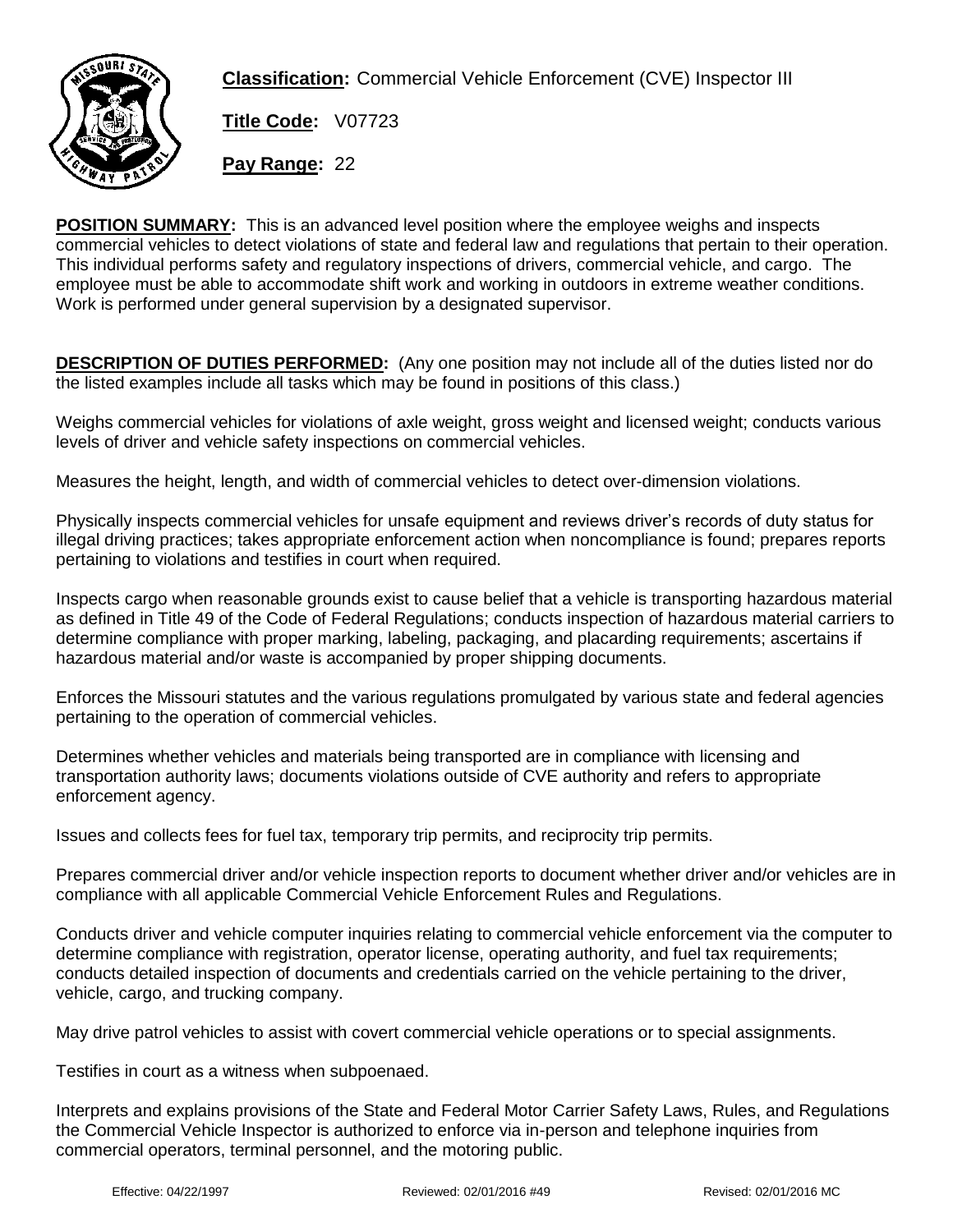Keeps informed of changes in statues, department regulations, and commercial vehicle regulations of other regulatory agencies that affect enforcement operations by studying and reviewing department directions, training materials, periodicals, etc.

Maintains and cleans assigned equipment (including scale maintenance) in appropriate condition; arranges for repairs when malfunctions occur.

Performs building and grounds maintenance (e.g., mows lawn, mops floor, paints trim, removes trash, etc.) as necessary to keep a professional appearance of the inspection facilities.

Performs job-related travel, as needed.

Performs other related work as assigned.

**REQUIRED KNOWLEDGE, SKILLS, AND ABILITIES:** Working knowledge of basic techniques, practices, and procedures used in commercial vehicle enforcement according to Patrol policy and procedures, and state and federal laws.

Working knowledge of hazardous/radioactive materials as they pertain to Commercial Vehicle Enforcement, and exercise the proper safety procedures in dealing with same.

Working knowledge and practice of the safety procedures involved in administering first aid, and dealing with body fluid and/or blood-borne pathogens.

Ability to accommodate shift work.

Ability to work outdoors in inclement weather.

Ability to utilize problem-solving skills, exercise judgment, make decisions, and assemble information in report form.

Ability to inspect documents associated with the Commercial Motor Vehicle Industry and detect fraud and/or forgery.

Ability to conduct various levels of driver and vehicle safety inspections and post-accident analysis on commercial vehicles to ensure compliance with state and federal laws and regulations.

Ability to deal with a variety of individuals (in potentially hostile situations) with firmness, tact and impartiality necessary to enforce commercial vehicle laws and regulations.

Ability to detect unsafe equipment on vehicles and to take the appropriate corrective action.

Ability to testify in court and defend findings of fact.

Ability to operate a Patrol vehicle in accordance with Missouri State Highway Patrol policy and State of Missouri Statutes.

Ability to position self and equipment necessary to inspect commercial vehicles.

Ability to handle fees collected for fuel tax and reciprocity permits and remit per Patrol policy.

Ability to perform light building and ground maintenance as necessary (mowing lawn, mopping floors, painting trim, trash removal, etc.).